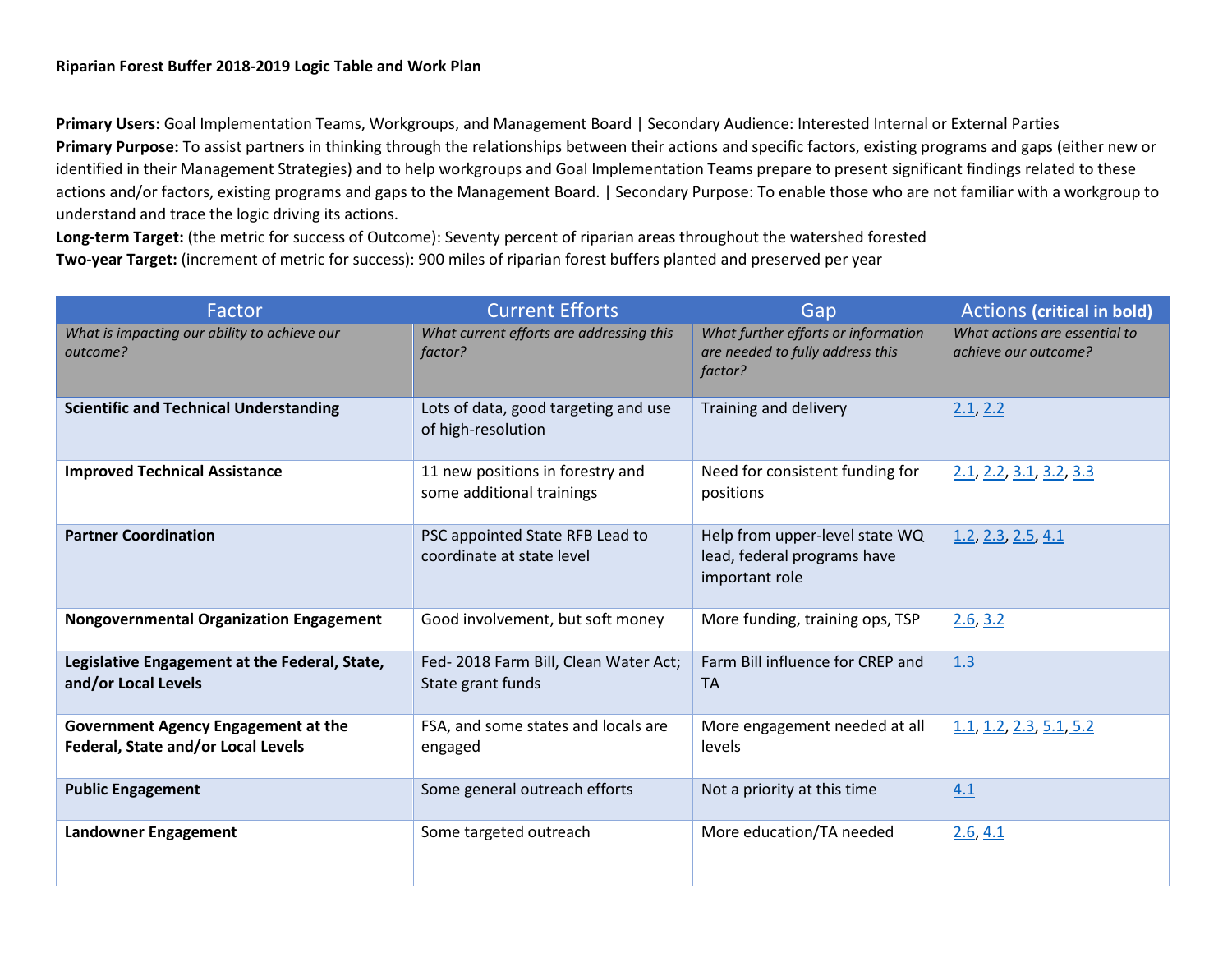| Factor                                                   | <b>Current Efforts</b>                                                                          | Gap                                                                                | <b>Actions (critical in bold)</b>                     |
|----------------------------------------------------------|-------------------------------------------------------------------------------------------------|------------------------------------------------------------------------------------|-------------------------------------------------------|
| What is impacting our ability to achieve our<br>outcome? | What current efforts are addressing this<br>factor?                                             | What further efforts or information<br>are needed to fully address this<br>factor? | What actions are essential to<br>achieve our outcome? |
| <b>Funding or Financial Resources</b>                    | Cost-share funding available for Ag<br>lands, FSA provides funding for 11<br>forester positions | Need more and consistent<br>funding for more TAs and non-ag<br>buffer programs     | 2.3, 2.4, 2.6, 5.1, 5.2                               |

<span id="page-1-4"></span><span id="page-1-3"></span><span id="page-1-2"></span><span id="page-1-1"></span><span id="page-1-0"></span>

| <b>WORK PLAN ACTIONS</b>                        |                                                                                     |                                                                                                                                                                                               |                                             |            |                 |  |
|-------------------------------------------------|-------------------------------------------------------------------------------------|-----------------------------------------------------------------------------------------------------------------------------------------------------------------------------------------------|---------------------------------------------|------------|-----------------|--|
| <b>Action #</b>                                 | <b>Description</b>                                                                  | <b>Performance Target(s)</b>                                                                                                                                                                  | <b>Responsible Party</b>                    | Geographic | <b>Expected</b> |  |
|                                                 |                                                                                     |                                                                                                                                                                                               | (or Parties)                                | Location   | <b>Timeline</b> |  |
|                                                 | Management Approach 1: RFB Leadership                                               |                                                                                                                                                                                               |                                             |            |                 |  |
| 1.1                                             | State RFB leadership                                                                | Coordination meetings with NRCS and<br>a)<br><b>Water Quality leads</b><br>New sources of funding (See also 2.2, 2.6,<br>$\mathsf{b}$<br>5.2)<br>Increased funding<br>$\mathsf{C}$            | <b>State Leads</b>                          | Bay wide   | Ongoing         |  |
| 1.2                                             | Target RFB to local areas where most<br>needed                                      | FWG and state leads use diagnostic tools to<br>a)<br>show where buffers are most needed<br>b) Set goals and work with local governments<br>and local ag teams to deliver targeted<br>programs | USFS, state leads,<br>LGAC, EPA             | Bay wide   |                 |  |
| 1.3                                             | MB/PSC                                                                              | MB/PSC chooses their actions with support<br>from the RFB Action Team                                                                                                                         | <b>USFS</b>                                 | Bay wide   | Ongoing         |  |
| 1.4                                             | Work on Policies to Increase RFB on<br>landscape                                    | #new buffer programs<br>a)<br>New federal policy for RFB/CRP<br>b)<br>Conservation policies to reduce RFB<br>C)<br>loss                                                                       | CBC, Choose Clean<br><b>Water Coalition</b> | Bay wide   | Ongoing         |  |
| Management Approach 2: Improved Ag RFB Programs |                                                                                     |                                                                                                                                                                                               |                                             |            |                 |  |
| 2.1                                             | Coordinated local team approach (in<br>combination with leadership and<br>training) | Increase RFB enrollment in counties showing<br>up as light colored                                                                                                                            | SWCDs, States                               | Bay wide   | Ongoing         |  |
| 2.2                                             | Increase state and local funding for<br>CRP (or similar RFB program)                | Increase, stabilize funding (no breaks in<br>a)<br>CRP)<br>New programs in place<br>b)                                                                                                        | States, FSA                                 | Bay wide   | Ongoing         |  |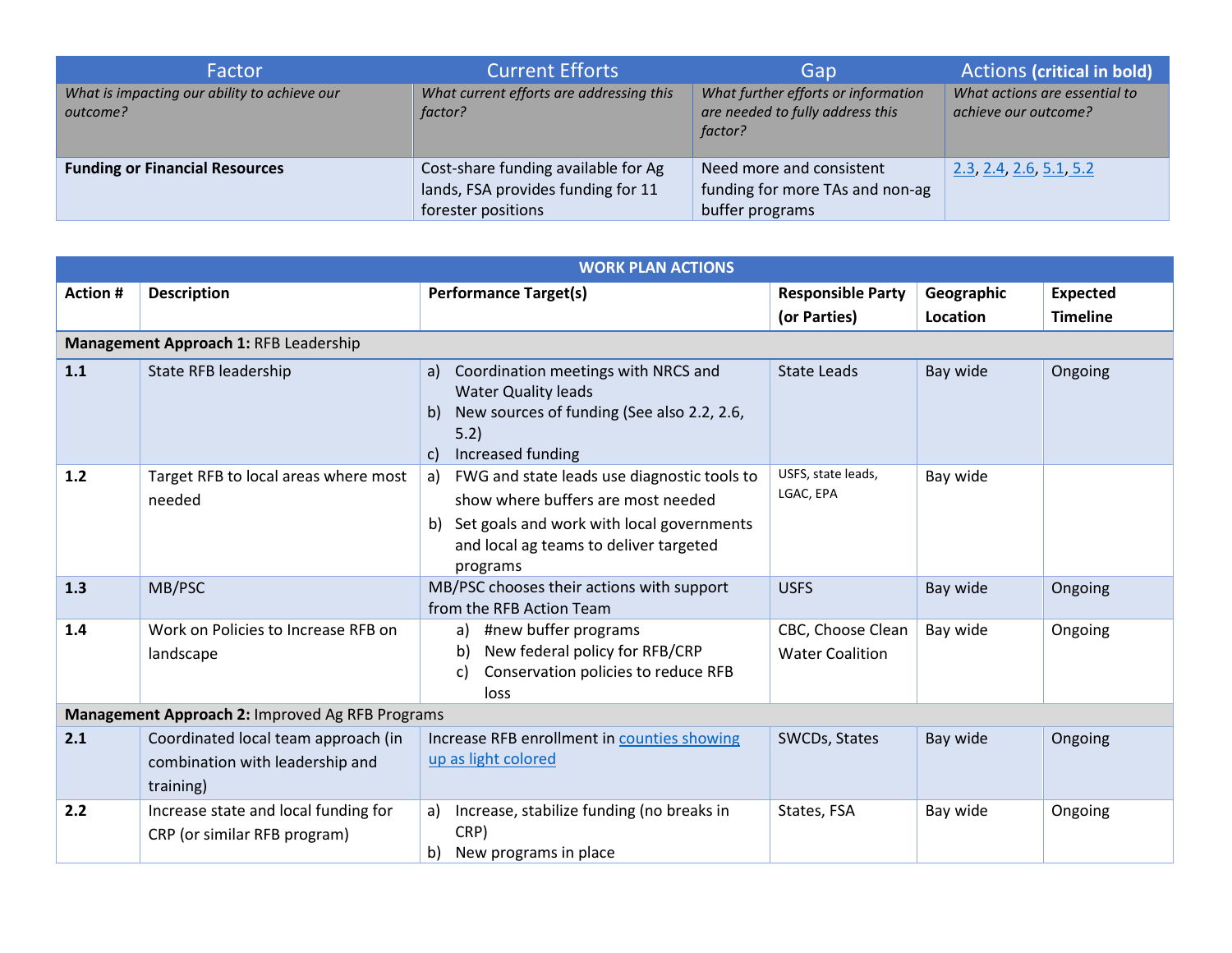<span id="page-2-9"></span><span id="page-2-8"></span><span id="page-2-7"></span><span id="page-2-6"></span><span id="page-2-5"></span><span id="page-2-4"></span><span id="page-2-3"></span><span id="page-2-2"></span><span id="page-2-1"></span><span id="page-2-0"></span>

| <b>WORK PLAN ACTIONS</b>               |                                                                                                                                                                 |                                                                                                               |                                                           |                        |                                    |
|----------------------------------------|-----------------------------------------------------------------------------------------------------------------------------------------------------------------|---------------------------------------------------------------------------------------------------------------|-----------------------------------------------------------|------------------------|------------------------------------|
| <b>Action #</b>                        | <b>Description</b>                                                                                                                                              | <b>Performance Target(s)</b>                                                                                  | <b>Responsible Party</b><br>(or Parties)                  | Geographic<br>Location | <b>Expected</b><br><b>Timeline</b> |
| 2.3                                    | Find ways to make existing program<br>more efficient                                                                                                            | Employ LEAN process on RFB in PA<br>a)<br>Additional staff and training as needed<br>b)<br>(separate from TA) | States, USFS, EPA                                         | Bay wide               | a) June 2019<br>b) Ongoing         |
| 2.4                                    | Pursue a state/privately-funded RFB<br>program (see 6.1)                                                                                                        | Pay for Success programs developed<br>a)<br>Identify additional funding available<br>b)                       | States, USFS,<br>partners                                 | Bay wide               | Ongoing                            |
| 2.5                                    | <b>Implement RFB Verification</b>                                                                                                                               | Update NEIEN with verified RFB acres                                                                          | <b>States</b>                                             | Bay wide               | Ongoing                            |
| 2.6                                    | Develop programs to provide<br>comprehensive services for<br>landowners with RFB; maintenance<br>at scale                                                       | Maintenance programs                                                                                          | States, partners                                          | Bay wide               | Ongoing                            |
|                                        | Management Approach 3: RFB Improved Technical Assistance                                                                                                        |                                                                                                               |                                                           |                        |                                    |
| 3.1                                    | Work to improve staffing to provide<br>more technical assistance                                                                                                | Maintain existing trained personnel<br>a)<br>Hire additional field personnel through<br>b)<br>grant from FSA  | FSA, USFS, NRCS, CBC,<br>States, SWCDs, Ag<br>consultants | Bay wide               | Ongoing                            |
| 3.2                                    | Improve Technical Service Providers'<br>ability to offer RFBs                                                                                                   | Trainings and trainees<br>a)<br>New TSPs working on RFB<br>b)                                                 | States, USFS,<br>NRCS, FSA, SWCD                          | Bay wide               | Ongoing                            |
| 3.3                                    | Whole-farm hydrology planning to<br>improve flow issues/decrease buffer<br>by-pass                                                                              | Whole farm hydrology trainings for RFB<br>a)<br>Design plans to address buffer by-pass<br>b)                  | USFS, Stroud,<br>NRCS, States                             | Bay wide               | Ongoing                            |
|                                        | Management Approach 4: RFB Outreach and Communications                                                                                                          |                                                                                                               |                                                           |                        |                                    |
| 4.1                                    | Produce Outreach and<br><b>Communications Plan for RFB</b>                                                                                                      | Produce Outreach and Communications Plan<br>for RFB                                                           | ACB (CBP Comm<br>Staff), USFS,<br>States and FWG          | Bay wide               | June 2019                          |
| Management Approach 5: Focus on Non-Ag |                                                                                                                                                                 |                                                                                                               |                                                           |                        |                                    |
| 5.1                                    | Develop RFB/Tree planting program<br>targeted to MS4s/local governments/<br>institutions that may include private<br>investment and charitable<br>contributions | Pay for Success programs developed<br>a)<br>Additional programs funded<br>b)<br>#new partnerships<br>C)       | USFS, States,<br>partners                                 | Bay wide               | Ongoing                            |
| 5.2                                    | Increase regular funding (i.e.<br>CBIG/319) for RFB programs on non-<br>Ag lands                                                                                | New programs for non-Ag lands<br>a)<br>Additional funding available<br>b)                                     | <b>States</b>                                             | Bay wide               | Ongoing                            |